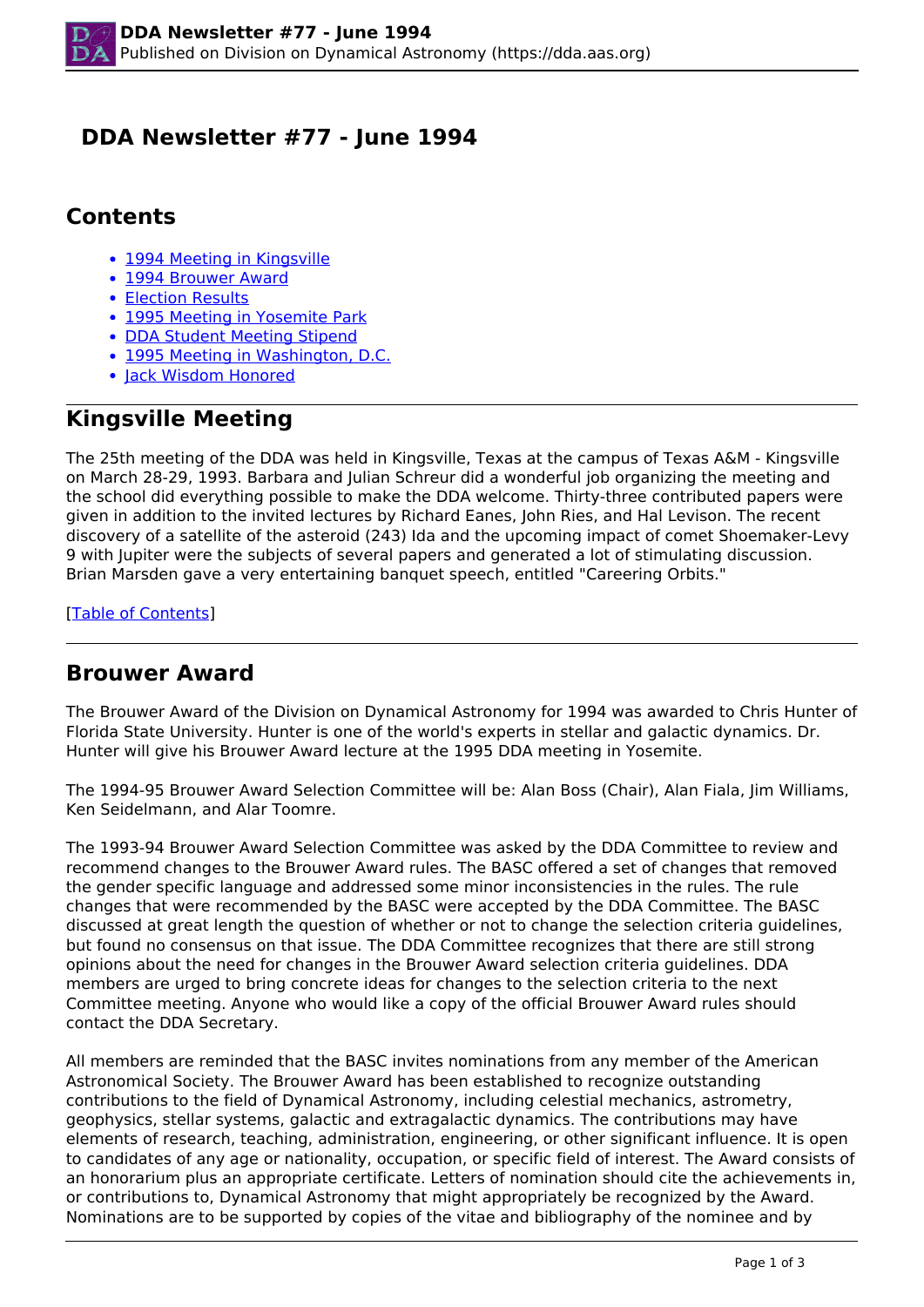

letters of recommendation from three knowledgeable people testifying to the long-term impact of the nominee's contributions to Dynamical Astronomy. Nominations and supporting documentation should be sent to the following (from whom further information may be obtained) so as to be received not later than December 28, 1994: Dr. Alan P. Boss, Carnegie Institute of Washington, 5241 Broad Branch Road NW, Washington, D.C., 20015.

[Table of Contents]

# **Election Results**

The new Chair for the 1994-95 year is Alan Fiala. Phil Ianna was elected to serve as Vice Chair. Art Whipple was re-elected as Secretary and Peter Shelus will continue as Treasurer. The new Committee members are John Chandler, Paul Chodas, and Roy Laubscher. George Benedict, Tom Corbin, and Joel Tohline will continue on their second year as Committee members. A total of 76 election ballots (out of 220 members) was received by the deadline and counted.

The 1994-95 Nominating Committee will be: Sethanne Howard, Alice Monet, and Bill Kaula.

[Table of Contents]

#### **DDA to Meet in Yosemite National Park, California on 24-26 April 1995**

The DDA regular meeting for 1995 will be held in the Yosemite Lodge in the park, on Monday through Wednesday, April 24-26, 1995. The Committee meeting will probably be held on Sunday, the 23rd. Roy Laubscher is the local host (Geodynamics Corporation, 5266 Hollister Ave., Suite 117, Santa Barbara, CA 93111; telephone: 805-964-2814; Fax: 805-964-1070; no email address). He, Phil Ianna, and Art Whipple will act as the organizing committee. Abstracts of invited and contributed talks will be published in the Bulletin of the American Astronomical Society. The abstract deadline will be at the end of March.

Yosemite is, of course, one of the jewels of the national park system. There are tremendous opportunities for hiking, camping, rock climbing, bus and tram tours, bicycling, ranger walks, and horse back riding. Details about the park and activities can be obtained by asking for the vacation planning materials from Yosemite reservations at (209) 252-4848. This will be a perfect meeting to bring your family. In late April the weather can be wet and/or cold so one should prepare accordingly.

Roy has made a block reservation for 60 rooms at the Lodge and 5 rooms at the Ahwahnee Hotel for the nights of April 23-26. The room block hold does not expire until 30 days prior to the meeting. Reservations for the blocked rooms will be by submission of a separate form at the time you fill out your meeting registration form early next year. Availability of rooms in the park outside the meeting dates is very limited. Try contacting Yosemite reservations at (209) 252-4848. You may also check with Roy for a list of nearby hotels outside the park. The estimated nightly rates for the rooms are \$98 for a hotel room and \$75 for a cabin with a bath. The nightly rate for the Ahwahnee Hotel will be higher. If you make reservations through Yosemite reservations, outside the block reservations, please send your plans to Roy so that he can make sure that the DDA gets credit for your reservation. The banquet fee will be about \$30. Meals can be purchased in the Lodge for the customary restaurant prices. Picnicking supplies are readily available in the valley and can save the expense of some restaurant meals. The registration fee will be about \$25.

Members can fly into either San Francisco or, better yet, into Fresno. Yosemite is a four hour drive from San Francisco and a one and a half hour drive from Fresno. Once arrived at the Lodge in Yosemite Valley, a car is not necessary since there is excellent shuttle service around the valley; therefore participants can save money by car pooling.